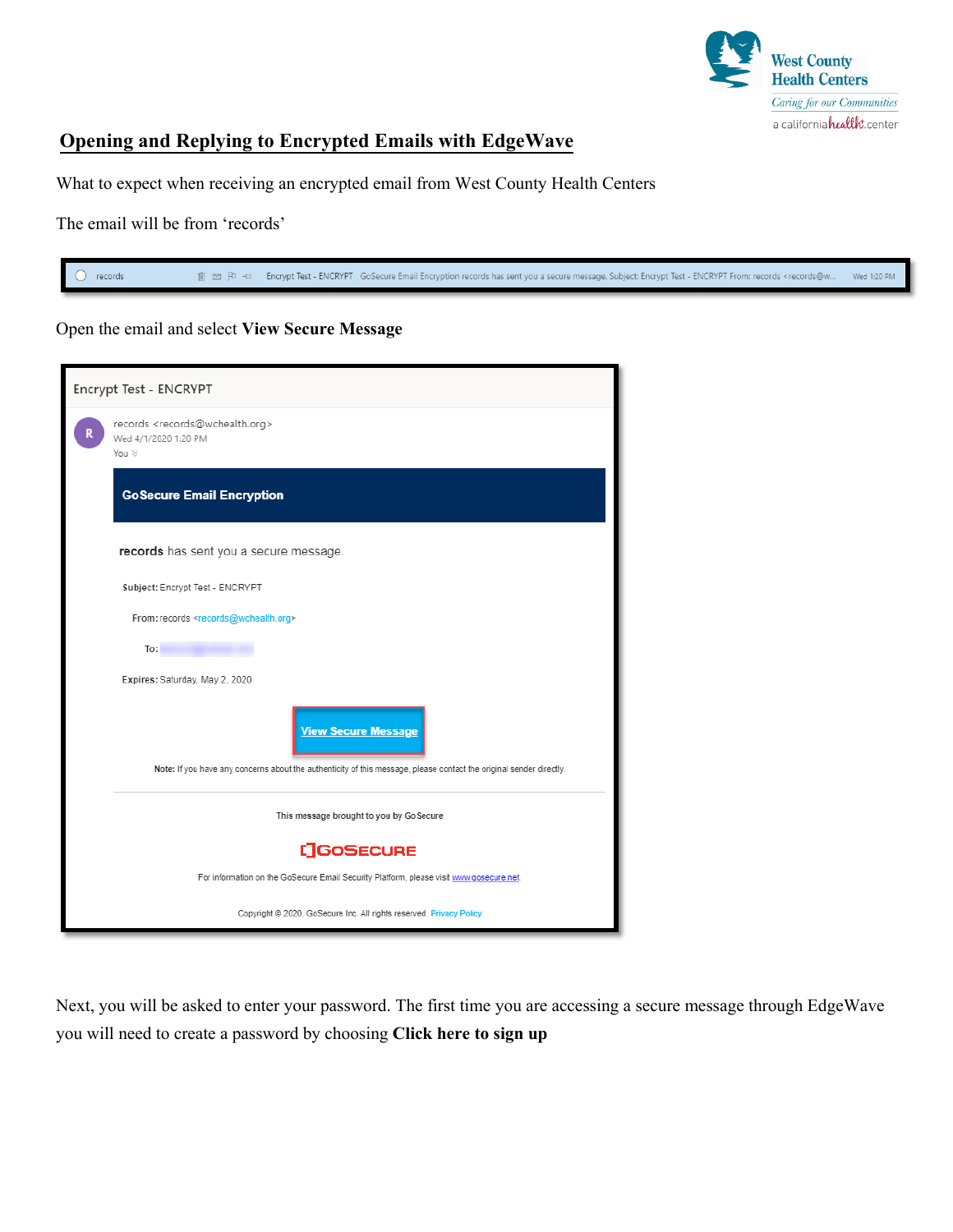| <b>[]GOSECURE</b>                                        |                                            |      |
|----------------------------------------------------------|--------------------------------------------|------|
| <b>Secure Mail Login</b><br>Email:<br>Password:<br>Login |                                            |      |
| <b>First time user?</b><br>Click here to sign up         | Forgot your password?<br><b>Click here</b> | Help |

Next you will be asked to enter your email, once entered select **Signup**

| []GOSECURE                                                  |                                                                                                                            |                           |                       |
|-------------------------------------------------------------|----------------------------------------------------------------------------------------------------------------------------|---------------------------|-----------------------|
| Email:<br><b>Signup</b>                                     | <b>Secure Mail Signup</b>                                                                                                  |                           |                       |
| Click here                                                  | Forgot your password?                                                                                                      | Go Back to Login<br>Login |                       |
| <b>:]GoSECURE</b>                                           |                                                                                                                            |                           |                       |
| <b>Signup Confirmation</b><br>v<br>activating your account. | A signup confirmation email has been sent to<br>You must complete the activation process in order to verify your identity. |                           | with instructions for |

After signing up, you will receive a confirmation email to activate your account. Click on the link to activate your account.

If it is not in your inbox, check your Junk folder.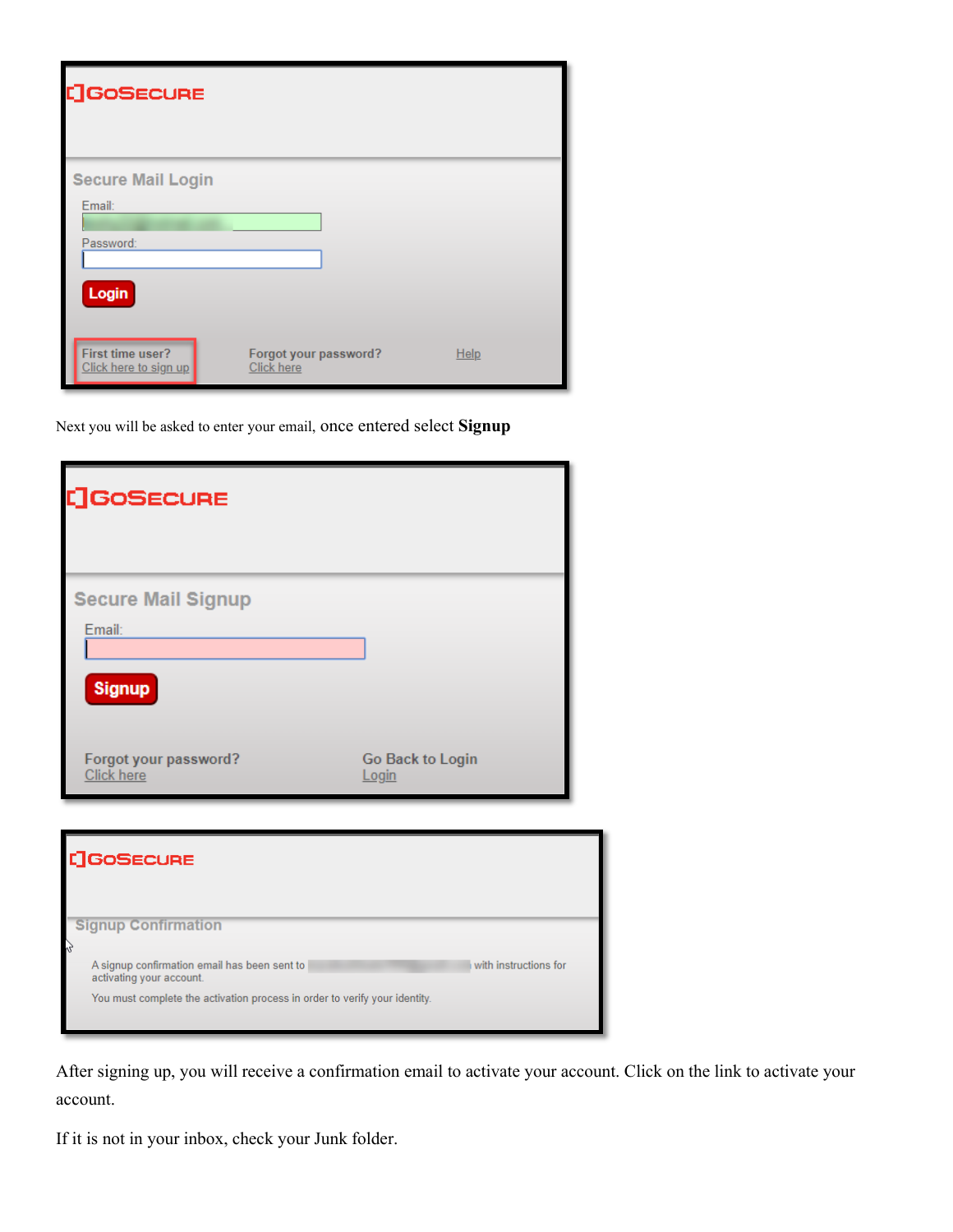

Next you will be prompted to create a password.

| <b>Add Password</b>                                      |  |
|----------------------------------------------------------|--|
| Requirements:<br><b>()</b> Minimum length: 8 characters. |  |
| <b>Username</b>                                          |  |
| keshy22@hotmail.com                                      |  |
| Password                                                 |  |
| Confirm                                                  |  |
| Save                                                     |  |

After creating your password, **Log In**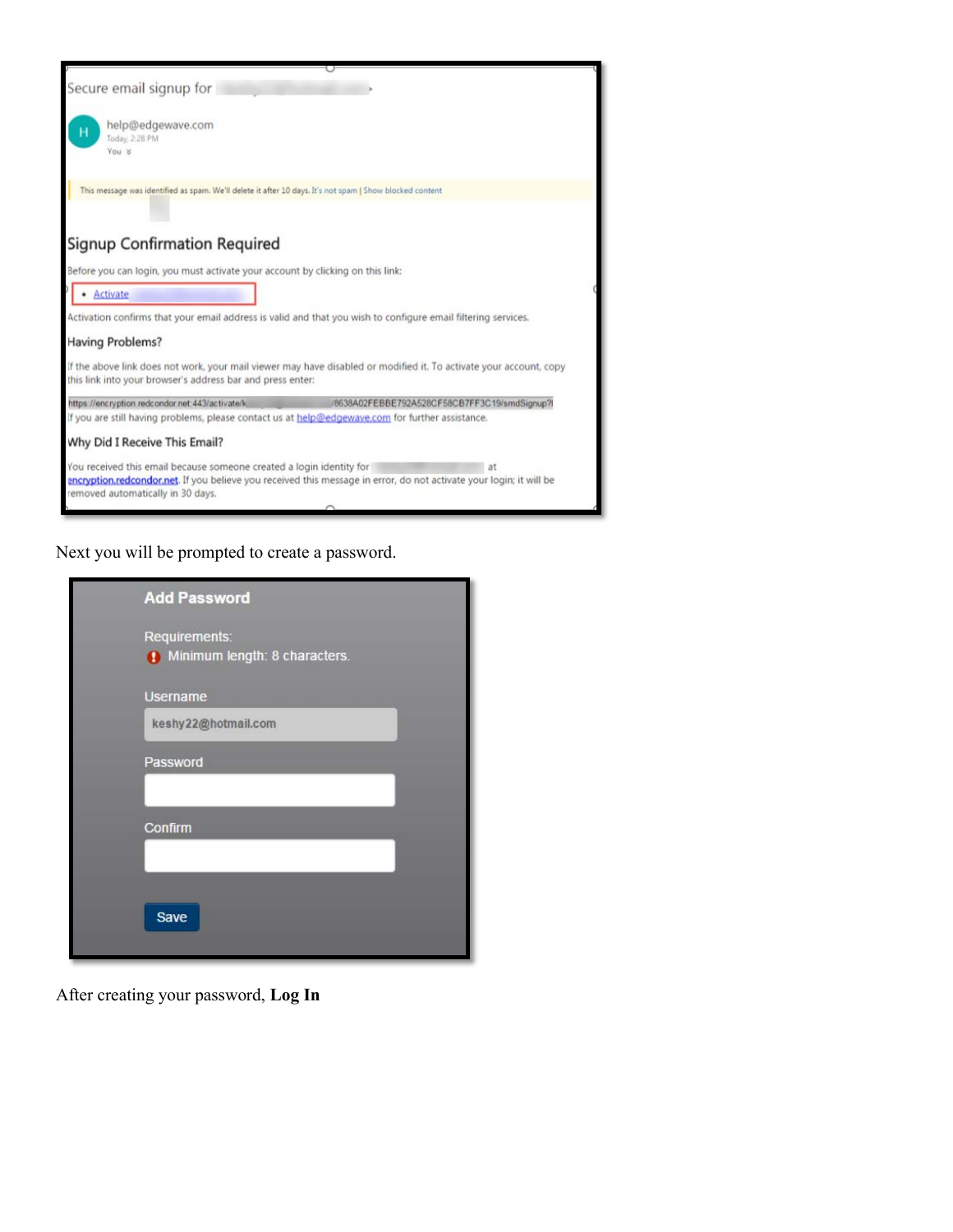| Sign In                              |
|--------------------------------------|
| Activation complete. Please sign in. |
| <b>Username</b>                      |
|                                      |
| Password                             |
|                                      |
| Log In                               |
| Can't remember your password?        |

Once signed in, from your EdgeWave inbox, highlight the message and then click on **Show Attachments**

| <b>LIGOSECURE</b>                                                                                                                                                                                                                                                                                                                                                                                                                                                                                                        |                                                                                    |
|--------------------------------------------------------------------------------------------------------------------------------------------------------------------------------------------------------------------------------------------------------------------------------------------------------------------------------------------------------------------------------------------------------------------------------------------------------------------------------------------------------------------------|------------------------------------------------------------------------------------|
| Settings<br><b>Messages</b>                                                                                                                                                                                                                                                                                                                                                                                                                                                                                              | Mailbox:<br>Help   Change Password   Logout                                        |
| Delete<br>ReplyAll<br>Download<br>Print<br>Inbox<br>Select All<br>Reply<br>Sent<br>Forward<br>Message<br>Message                                                                                                                                                                                                                                                                                                                                                                                                         | Ω                                                                                  |
| æ.                                                                                                                                                                                                                                                                                                                                                                                                                                                                                                                       | One message selected   Displaying 1 - 2 of 2   Apr 1st, 01:20pm - Apr 1st, 01:20pm |
| Date $\sim$<br>Sender<br>From                                                                                                                                                                                                                                                                                                                                                                                                                                                                                            | 4<br>Subject                                                                       |
| 04/01/2020 01:20 pm<br>records@wchealth.org<br>records                                                                                                                                                                                                                                                                                                                                                                                                                                                                   | B<br><b>Encrypt Test - ENCRYPT</b>                                                 |
| Show Headers<br>Show Attachments                                                                                                                                                                                                                                                                                                                                                                                                                                                                                         | <b>Hide Images</b>                                                                 |
| <b>Marakesh Lewis</b><br><b>CONFIDENTIALITY NOTICE</b><br>This e-mail and any files transmitted with it are the property of West County Health Centers, Inc., are confidential and intended only for the named recipient(s) above. If<br>you have received this communication in error, please notify the sender at (707) 824-3391 and delete this message immediately from your computer. Any other use,<br>retention, dissemination, forwarding, printing, or copying of this e-mail is strictly forbidden. Thank you. |                                                                                    |

| Show Headers<br>Hide Attachman | Opening Encrypted Emails with EdgeWave.pdf |  |
|--------------------------------|--------------------------------------------|--|
|                                |                                            |  |

After opening the attachment, you will be able to download and/or print the document.

When returning the completed document, reply to the message from within EdgeWave, and choose **Add Attachment**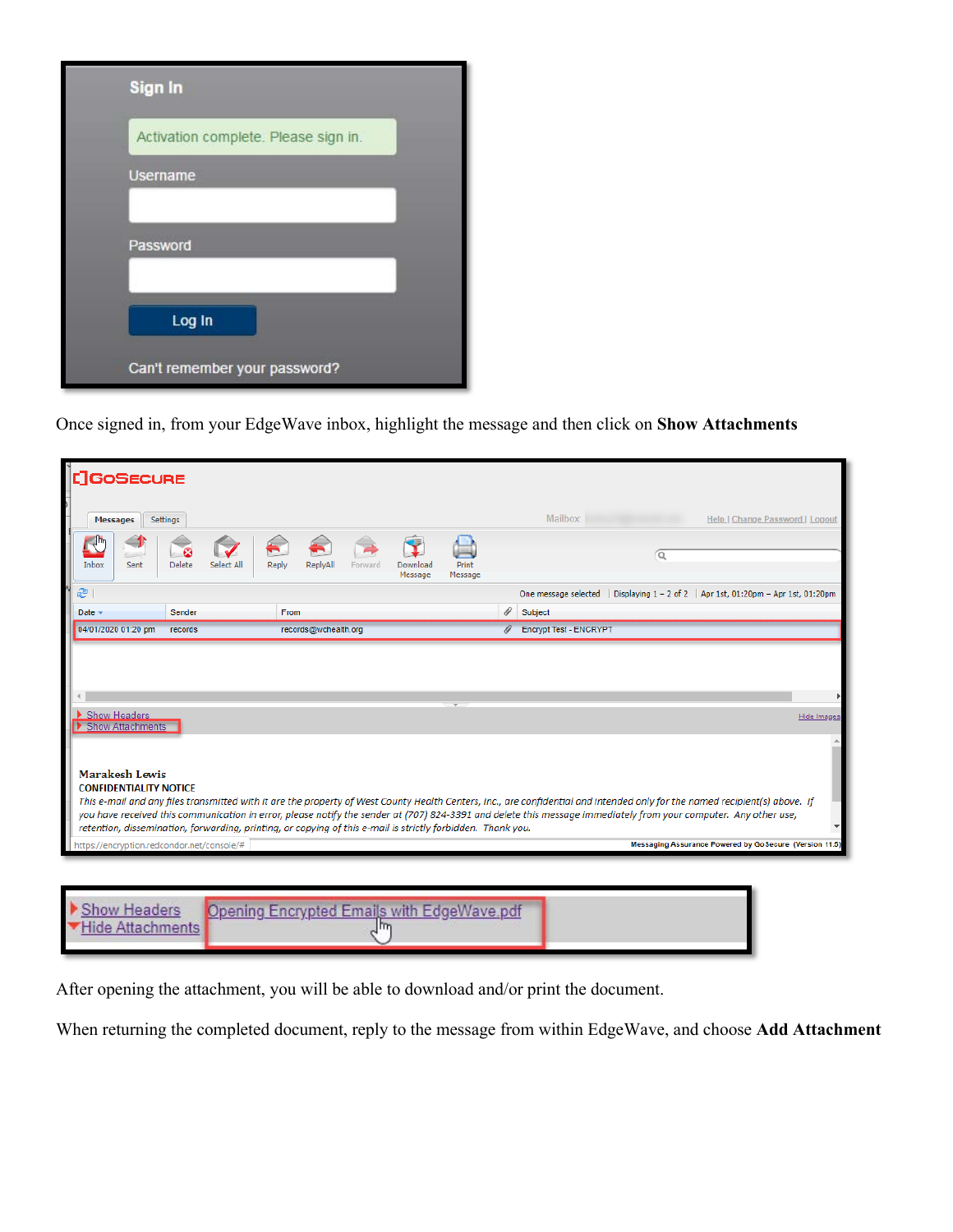| <b>Reply</b>                                                                                                                                                                                     | × |
|--------------------------------------------------------------------------------------------------------------------------------------------------------------------------------------------------|---|
| To:                                                                                                                                                                                              |   |
| records@wchealth.org                                                                                                                                                                             |   |
| Cc:                                                                                                                                                                                              |   |
| Bcc:                                                                                                                                                                                             |   |
| Subject:                                                                                                                                                                                         |   |
| Re: Encrypt Test - ENCRYPT                                                                                                                                                                       |   |
| <b>Add Attachment</b>                                                                                                                                                                            |   |
| Tahoma                                                                                                                                                                                           |   |
| On Apr 1, 2020, at 1:20 PM, records wrote:                                                                                                                                                       |   |
| Marakesh Lewis<br><b>CONFIDENTIALITY NOTICE</b><br>This e-mail and any files transmitted with it are the property of West<br>County Health Centers, Inc., are confidential and intended only for |   |
| the named recipient(s) above. If you have received this                                                                                                                                          |   |
| Cancel<br>Send                                                                                                                                                                                   |   |

Open the saved document from your PC. Once attached the document name will display below the Add Attachment button.

| Open                                                                                                                                              | ×                                                                                                                                                                                                                                                                                                                                     |
|---------------------------------------------------------------------------------------------------------------------------------------------------|---------------------------------------------------------------------------------------------------------------------------------------------------------------------------------------------------------------------------------------------------------------------------------------------------------------------------------------|
| $\Box$ > This PC > Desktop                                                                                                                        | Search Desktop<br>Ō<br>مر<br>$\checkmark$                                                                                                                                                                                                                                                                                             |
| Organize $\blacktriangledown$<br>New folder                                                                                                       | 駐開 一                                                                                                                                                                                                                                                                                                                                  |
| OneDrive - West County Health Centers<br>Attachments<br>Microsoft Teams Chat Files<br><b>Notebooks</b><br>This PC<br><b>3D Objects</b><br>Desktop | <b>Adobe Acrobat</b><br>29 Amazon.com - Order 112-0334373-1668249<br>Amazon.com - Order 112-9549146-6046619<br>F<br>eClinicalWorks - Web (wchcecw.klhcolo.com-8081)<br>5<br><b>P</b> Microsoft Edge<br><b>First</b><br><b>Microsoft Teams</b><br>Opening Encrypted Emails with EdgeWave<br>[A] Opening Encrypted Emails with EdgeWave |
| <b>COL</b>                                                                                                                                        | $\checkmark$                                                                                                                                                                                                                                                                                                                          |
| Opening Encrypted Emails with EdgeWave<br>File name:                                                                                              | <b>All Files</b><br>$\checkmark$<br>Cancel<br>Open                                                                                                                                                                                                                                                                                    |

\*\*emails being sent to the address [records@wchealth.org](mailto:records@wchealth.org) are intended for exchanging documents only, please do not use this to communicate with your provider.

When all documents are attached, hit **Send**.